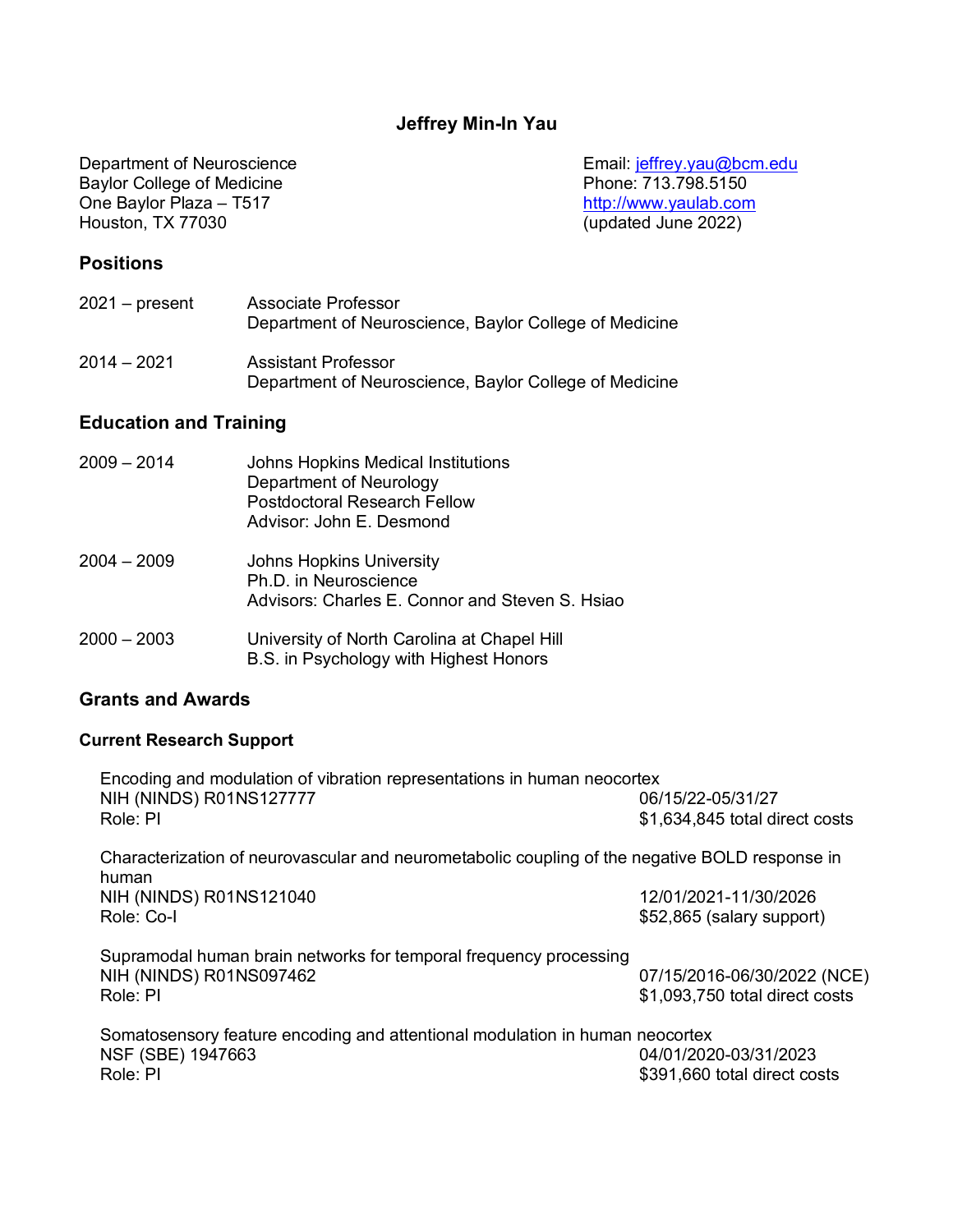Visuospatial modulation of bimanual touch perception in real and virtual environments NSF (SBE) 2019959 08/01/2020-07/31/2023 Role: PI  $\sim$  8246.910 total direct costs

## **Past Research Support / Fellowships**

| Cortical network reorganization in lower-limb amputees<br>The Dana Foundation; The David Mahoney Neuroimaging Program<br>Role: PI      | 09/08/2016-09/08/2019<br>\$200,000 total direct costs |
|----------------------------------------------------------------------------------------------------------------------------------------|-------------------------------------------------------|
| Sloan Research Fellow Early Career Award in Neuroscience<br>Alfred P. Sloan Foundation<br>Role: PI                                     | 09/15/2015-09/14/2017<br>\$50,000 total direct costs  |
| Magnetic dissection of human perceptual decision making networks<br>Baylor College of Medicine Junior Faculty Seed Program<br>Role: PI | 07/01/2014-06/30/2015<br>\$30,000 total direct costs  |

NIH Kirschstein-National Research Service Award, "Crossmodal recruitment of visual and auditory cortex for tactile perception" (NINDS) F32NS073371, 2011-2014

NIH Kirschstein-National Research Service Award, "Comparison of shape coding in somatosensory and visual cortex" (NINDS) F31NS062511, 2008-2009

Ruben Adler Visual Neuroscience Training Grant (NEI), 2005-2007

### **Awards and Honors**

- 2020 Norton Rose Fulbright Faculty Excellence Award
- 2015 Sloan Research Fellow Early Career Award in Neuroscience
- 2009 Summer Institute in Cognitive Neuroscience
- 2005 The H.A. and Mary K. Chapman Young Investigator Fellowship

# **Publications**

### **Peer Reviewed Original Research Articles**

Macklin, A.S., Yau, J.M., & O'Malley, M.K. (2021) Effect of vibrotactile cue duration on localization performance in a wearable tactile array, *IEEE Transactions on Haptics*, 14(2), 328-334, doi: 10.1109/TOH.2021.3079727

Wang, L.Y., Lu, G., Tomson, S.N., & Yau, J.M. (2021) Cortical representations of phantom movements in lower limb amputees, *European Journal of Neuroscience*, 53(9): 3160-3174, doi: 10.111/ejn.15170

Wani, Y.R., Convento, S., & Yau, J.M. (2021) Vision automatically exerts online and offline influences on bimanual tactile spatial perception, *Journal of Mathematical Psychology*, 100: 102480, doi.org/10.1016/j.jmp.2020.102480

Rahman, M.S., Barnes, K.A., Crommett, L.E., Tommerdahl, M., & Yau, J.M. (2020) Auditory and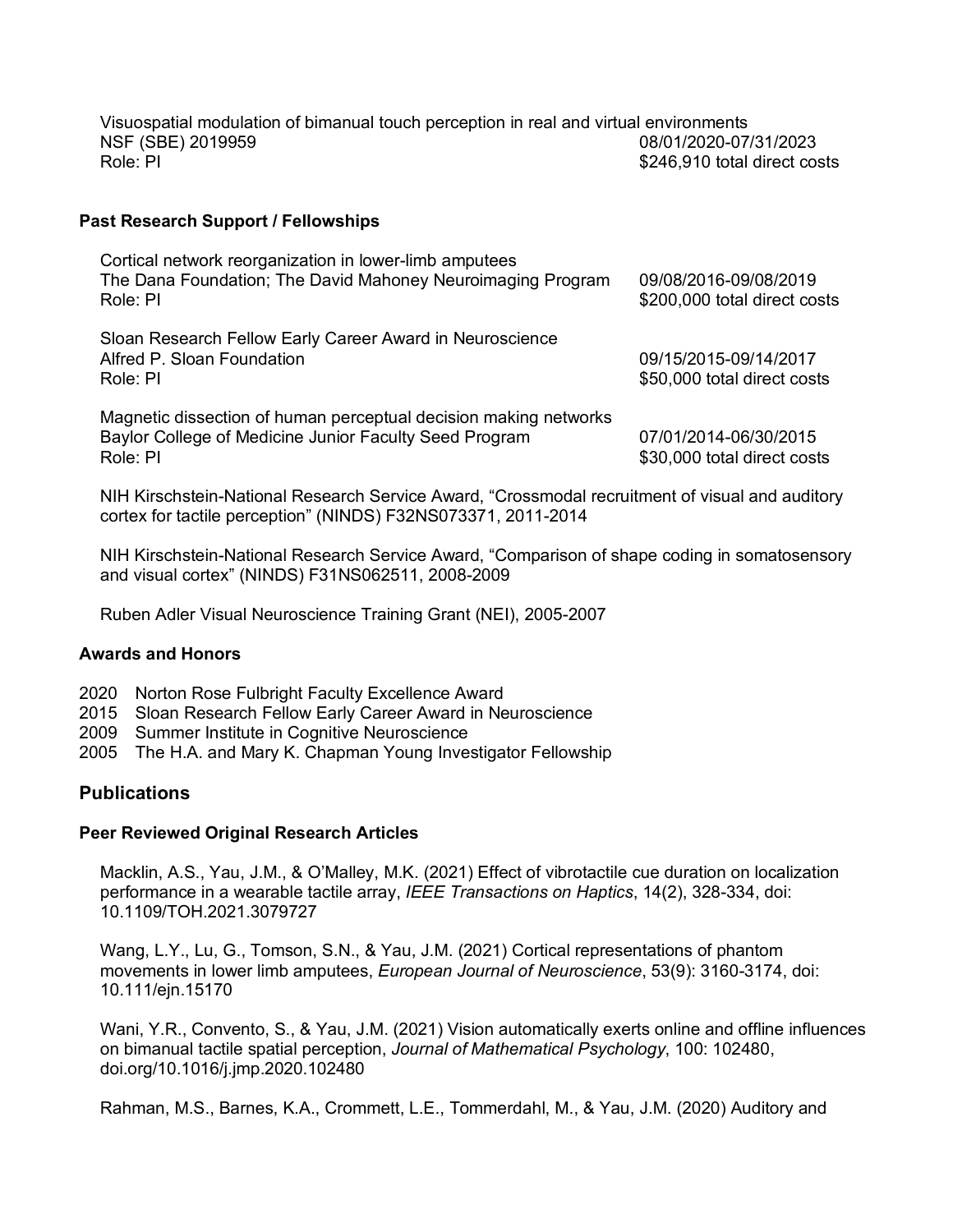tactile frequency representations are co-embedded in modality-defined cortical sensory systems, *NeuroImage*, Apr 11:116837. doi: 10.1016/j.neuroimage.2020.116837

Halfen, E.J., Magnotti, J.F., Rahman, M.S., & Yau, J.M. (2020) Principles of tactile search over the body, *Journal of Neurophysiology*. Apr 1. doi: 10.1152/jn.00694.2019.

• [designated as an APSselect article for June 2020 by The American Physiological Society]

Oh, H., Kim, J.H., & Yau, J.M. (2019) EPI distortion correction for concurrent human brain stimulation and imaging at 3T. *Journal of Neuroscience Methods*, Nov 1;327:108400. doi: 10.1016/j.jneumeth.2019.108400.

Rahman, M.S. & Yau, J.M. (2019) Somatosensory interactions reveal feature-dependent computations, *Journal of Neurophysiology*, 122(1): 5-21 doi: 10.1152/jn.00168.2019.

Convento, S., Wegner-Clemens, K., & Yau, J.M. (2019) Reciprocal interactions between audition and touch in flutter frequency perception, *Multisensory Research*, 32(1): 67-85. doi: 10.1163/22134808- 20181334.

Perez-Bellido, A., Pappal, R.D., & Yau, J.M. (2018) Touch engages visual spatial contextual processing, *Scientific Reports*, 8(1), 16637. Doi: 10.1038.s41598-018-34810-z.

Crommett, L.E., Madala, D., & Yau, J.M. (2018) Multisensory perceptual interactions between higherorder temporal frequency signals, *Journal of Experimental Psychology: General*, 148(7):1124-1137. doi: 10.1037/xge0000513.

Helekar, S.A., Convento, S., Nguyen, L., John, B.S., Patel, A., Yau, J.M., & Voss, H.U. (2018) The strength and spread of the electric field induced by transcranial rotating permanent magnet stimulation in comparison with conventional transcranial magnetic stimulation. *Journal of Neuroscience Methods*, 309: 153-160. Doi: 10.1016/j.jneumeth.2018.09.002.

Convento, S., Rahman, M.S., & Yau, J.M. (2018) Selective attention gates the interactive crossmodal coupling between perceptual systems, *Current Biology*, 28(5), 746-752. Doi: 10.1016/j.cub.2018.01.021.

• [commentary by NP Holmes and L Tamè, "Multisensory perception: Magnetic disruption of attention in human parietal lobe" *Current Biology*, 28(6), R259-261]

Perez-Bellido, A., Crommett, L.E., Barnes, K.A., & Yau, J.M. (2017) Auditory frequency representations in human somatosensory cortex, *Cerebral Cortex*. Doi: 10.1093/cercor/bhx255

• [featured in http://medicalphysicsweb.org/cws/article/research/70385]

Crommett, L.E., Perez-Bellido, A., & Yau, J.M. (2017) Auditory adaptation improves tactile frequency perception, *Journal of Neurophysiology*, 117(3), 1352-1362. Doi: 10.1152/jn.00783.2016

• [designated as an APSselect article for March 2017 by The American Physiological Society]

Yau, J.M., Kim, S.S., Thakur, P.H., & Bensmaia, S.J. (2016) Feeling form: the neural basis of haptic shape perception, *Journal of Neurophysiology*, 115(2), 631-642. Doi: 10.1152/jn.00598.2015

Yau, J.M., DeAngelis, G.C., & Angelaki, D.E. (2015) Dissecting neural circuits for multisensory integration and crossmodal processing, *Proceedings of the Royal Society B*, 370(1677), doi: 10.1098/rstb.2014.0203.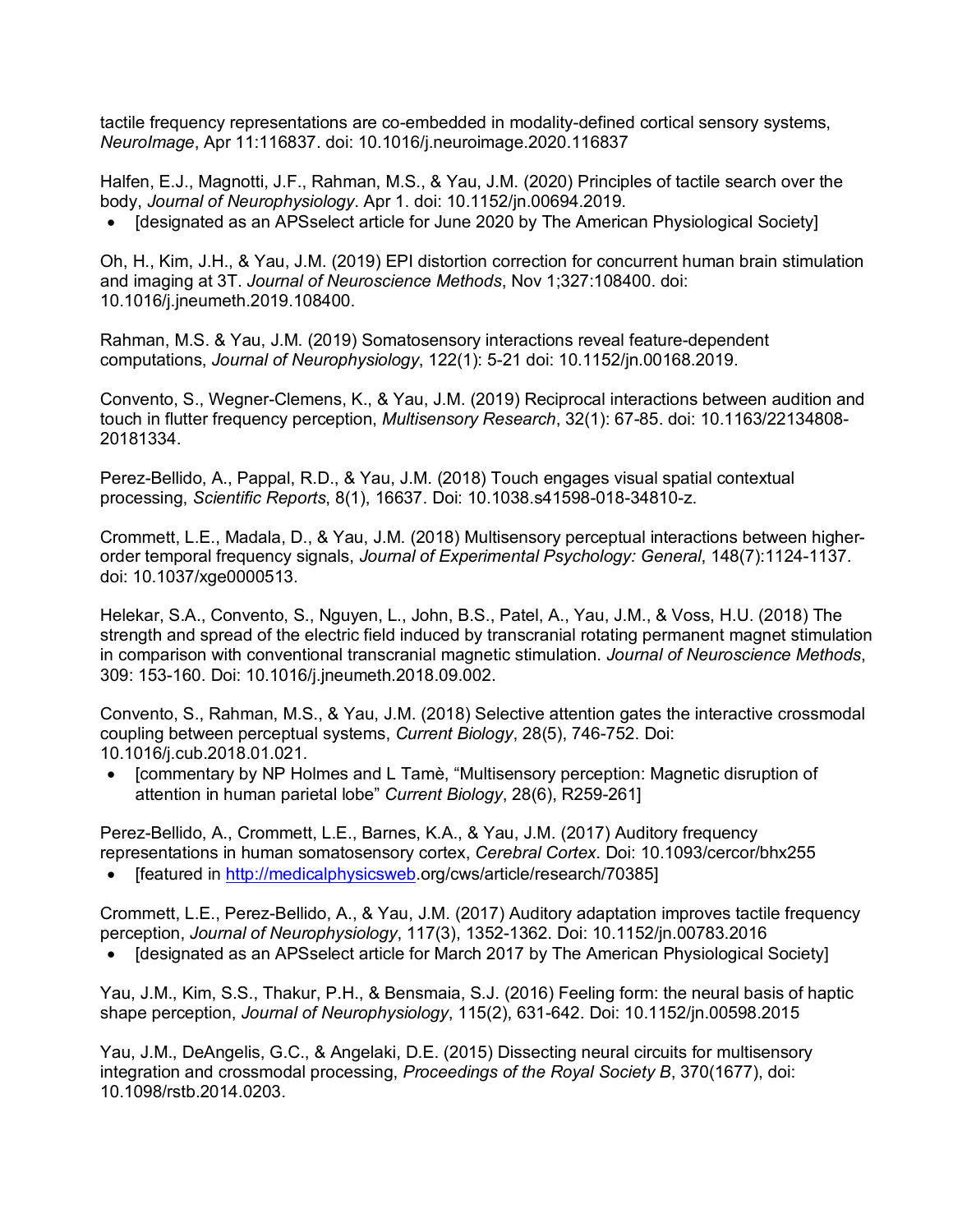Liao, D.A., Kronemer, S.I., Yau, J.M., Desmond, J.E., Marvel, C.L. (2014) Motor system contributions to verbal and non-verbal working memory, *Frontiers in Human Neuroscience*, doi: 10.3389/fnhum.2014.00753.

Yau, J.M., Jalinous, R., Cantarero, G.L., & Desmond, J.E. (2014) Static field influences on transcranial magnetic stimulation: Considerations for concurrent TMS-fMRI, *Brain Stimulation*, 7(3), 388-393. Doi: 10.1016/j.brs.2014.02.007.

Yau, J.M., Celnik, P., Hsiao, S.S., & Desmond, J.E. (2014) Feeling better: Separate pathways for targeted enhancement of spatial and temporal touch, *Psychological Science*, 25(2), 555-565. Doi: 10.1177/0956797613511467.

Yau, J.M., Connor, C.E., & Hsiao, S.S. (2013) Representation of tactile curvature in macaque somatosensory area 2, *Journal of Neurophysiology*, 109(12), 2999-3012. Doi:10.1152/jn.00804.2012.

Yau, J.M., Liao, D.A., Hua, J., & Desmond, J.E. (2013) Efficient and robust identification of cortical targets in concurrent TMS-fMRI experiments, *Neuroimage*, 76, 134-144. Doi:10.1016/j.neuroimage.2013.02.077.

Yau, J.M., Pasupathy, A., Brincat, S.L., & Connor, C.E. (2013) Curvature processing dynamics in macaque area V4, *Cerebral Cortex*, 23(1),198-209. Doi:10.1093/cercor/bhs004.

Yau, J.M., Weber, A.I., & Bensmaia, S.J. (2010) Separate mechanisms for audio-tactile pitch and loudness interactions, *Frontiers in Psychology*, doi: 10.3389/fpsyg.2010.00160.

Godoy, A., Montecinos, V.P., Gray, D.R., Sotomayor, P., Yau, J.M., Vethanayagam, R.R., Singh, S., Mohler, J.L., & Smith, G.J. (2010) Androgen deprivation induces rapid involution and recovery of human prostate vasculature, *American Journal of Physiolology: Endocrinology and Metabolism*, 300(2), E263-75.

Lane, J.W., Fitzgerald, P.J., Yau, J.M., Pembeci, I., & Hsiao, S.S. (2009) A tactile stimulator for studying passive shape perception, *Journal of Neuroscience Methods*, 185(2), 221-229.

Yau, J.M., Pasupathy, A., Fitzgerald, P.J., Hsiao, S.S., & Connor, C.E. (2009) Analogous intermediate shape coding in vision and touch, *Proceedings of the National Academy of Sciences (USA)*, 106(38), 16457-16462.

Yau, J.M., Hollins, M., & Bensmaia, S.J. (2009) Textural timbre: the perception of surface microtexture depends in part on multimodal spectral cues, *Communicative & Integrative Biology*, 2(4), 1-3.

Yau, J.M., Olenczak, J.B, Dammann, J.F., & Bensmaia, S.J. (2009) Temporal frequency channels are linked across audition and touch, *Current Biology*, 19(7), 561-566.

• [commentary by JJ Foxe, "Multisensory integration: frequency tuning of audio-tactile integration." *Current Biology*, 19(9), R373-5]

Berryman, L.J., Yau, J.M., & Hsiao, S.S. (2006) Representation of object size in the somatosensory system, *Journal of Neurophysiology*, 96(1), 27-39.

Bensmaia, S.J., Hollins, M., & Yau, J. (2005) Vibrotactile intensity and frequency information in the Pacinian system: a psychophysical model, *Perception and Psychophysics*, 67(5), 828-841.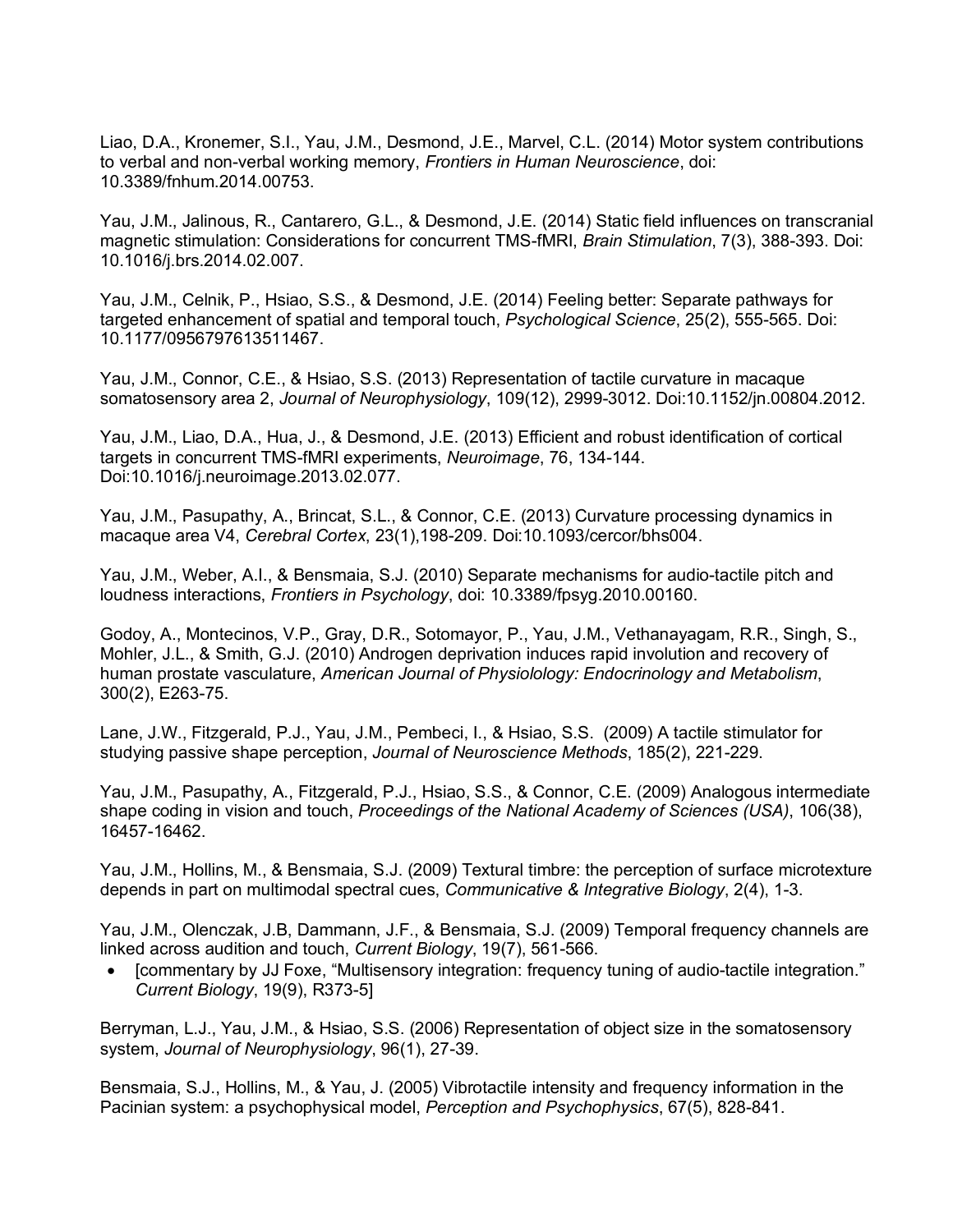Gray, D.R., Huss, W.J., Yau, J.M., Durham, L.E., Werdin, E.S., Funkhouser Jr., W.K., & Smith, G.J. (2004) Short-term human prostate primary xenografts: an *in vivo* model of human prostate cancer vasculature and angiogenesis, *Cancer Research*, 64(5), 1712-21.

### **Manuscripts under review**

Wang, L. & Yau, J.M. (2021) Signatures of vibration frequency tuning in human neocortex. *bioRxiv*

### **Manuscripts in preparation**

Lai, L., Magnotti, J.F., & Yau, J.M. Conditioned inference explains multisensory time distortions

Anand, A., Banda, S., Convento, S., & Yau, J.M. Effects of visuospatial attention on motor cortex excitability.

Perks, K., Wang, L., Rahman, M.S., & Yau, J.M. Cortical signatures of bimanual cue integration in human sensory cortex.

### **Book Chapters**

Yau, J.M. Somatosensory Cortex: Neural Coding of Shape. In Jaeger D. & Jung R. (Ed.), *Encyclopedia of Computational Neuroscience*: SpringerReference (www.springerreference.com). Springer-Verlag Berlin Heidelberg, 2013. DOI:10.1007/SpringerReference\_348449 2013-11-26 15:48:24 UTC.

Bensmaia, S.J. & Yau, J.M. The organization and function of somatosensory cortex. In Hertenstein & Weiss (Eds.), *Handbook of Touch*. New York, NY: Springer Publishing Company, 2011, 161-187.

Hsiao, S.S. & Yau, J.M. Neural basis of haptic perception. In M. Grunwald (Ed.), *Human Haptic Perception: Basics and Applications*. Basel, Switzerland: Birkhäuser Verlag, 2008, 103-112.

### **Invited Presentations**

- 2022 World Wide Neuro: Multisensory perception
- 2021 UK/Ireland Multisensory Group
- 2021 Institute of Neuroscience, University of Guadalajara, Mexico
- 2021 Department of Neurobiology and Anatomy, McGovern Medical School, University of Texas-Houston, Houston, TX
- 2021 fMRI Symposium, University of Michigan, Ann Arbor, MI
- 2021 Department of Neuroscience, Baylor College of Medicine, Houston TX
- 2020 Grand Rounds, Department of Neurology, Baylor College of Medicine, Houston, TX
- 2020 Bodian Seminar, Johns Hopkins University, Baltimore, MD
- 2020 Grand Rounds, Department of Physical Medicine and Rehabilitation, Johns Hopkins Medical Institutions, Baltimore, MD
- 2019 Peking University, Beijing, China
- 2019 National State Key Laboratory of Cognitive Neuroscience and Learning, Beijing Normal University, Beijing, China
- 2018 Center for Vital Longevity, University of Texas at Dallas, Dallas, TX.
- 2018 Interdisciplinary Program in Neuroscience, Georgetown University, Washington DC.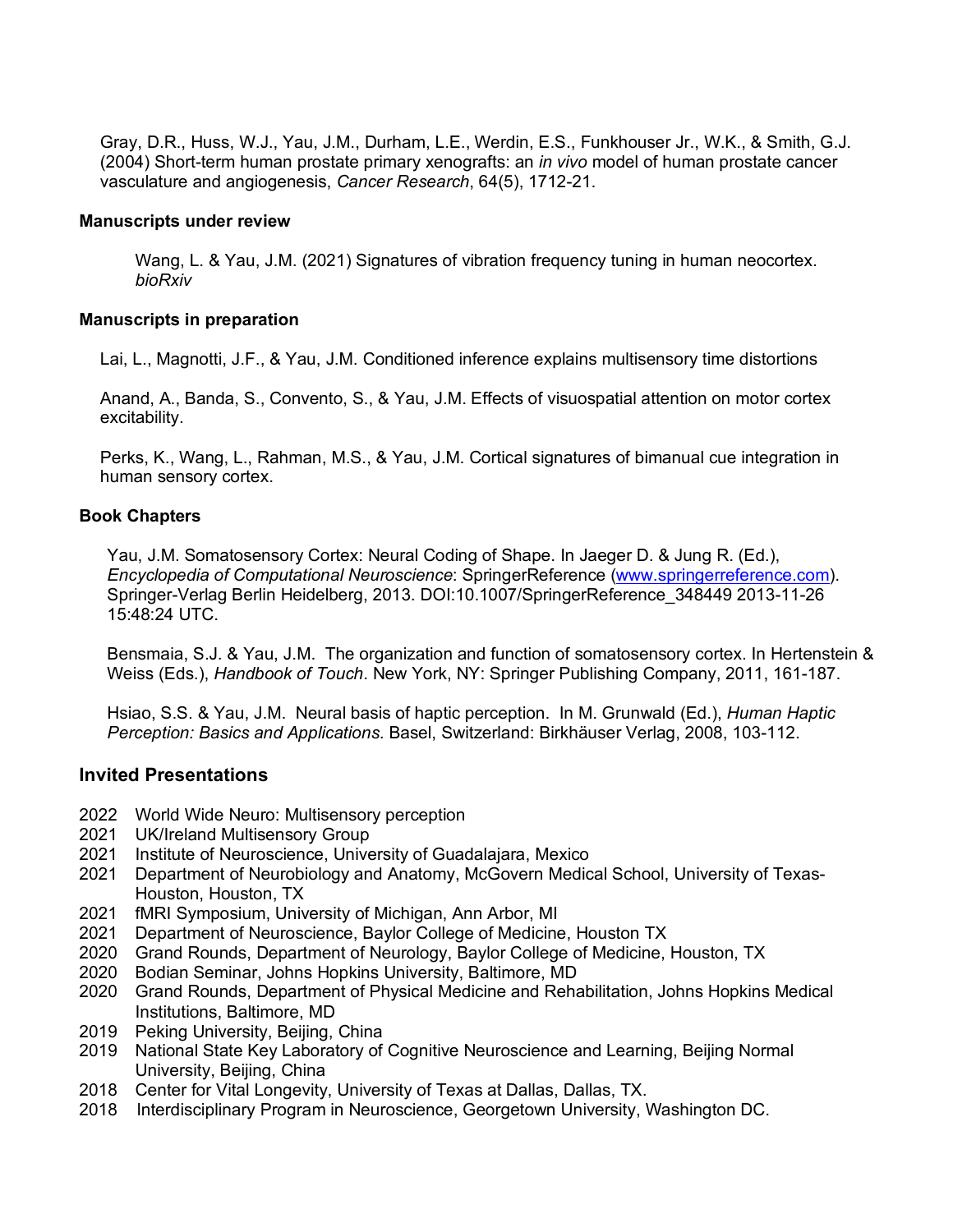- 2018 Child Neurology Grand Rounds, Texas Children's Hospital, Houston, TX.
- 2017 CIBR Center Seminar, Baylor College of Medicine, Houston, TX.
- 2016 Department of Neuroscience, University of Wisconsin-Madison, Madison, WI.
- 2016 National Taiwan University, Taipei, Taiwan, ROC.
- 2016 Motor rehabilitation group, University of Houston, Houston, TX.
- 2015 Networks Seminar, University of Houston, Houston, TX.
- 2015 Janelia Research Conference, Janelia Research Campus, Ashburn, VA.
- 2015 IEEE World Haptics Conference, Evanston, IL.
- 2015 Neuroengineering Seminar, Rice University, Houston, TX.
- 2014 Cognitive Tea, Rice University, Houston, TX.
- 2014 The Steven S. Hsiao Memorial Symposium, Johns Hopkins University, Baltimore, MD.
- 2014 Multisensory Research Group, Universitat Pompeu Fabra, Barcelona, Spain.
- 2014 Bodian Seminar, Johns Hopkins University, Baltimore, MD.
- 2013 Human Cortical Physiology and Stroke Neurorehabilitation Section, National Institute of Neurological Disorders and Stroke, Bethesda, MD.
- 2013 Department of Neurology, Johns Hopkins Medical Institutions, Baltimore, MD.
- 2013 Department of Neuroscience, Baylor College of Medicine, Houston, TX.
- 2012 Maryland Neuroimaging Retreat, Baltimore, MD.
- 2012 Institute of Movement Neuroscience, University College London, London, UK.
- 2012 Institute of Movement Neuroscience, University College London, London, UK.
- 2012 Laboratory of Brain and Cognition, National Institute of Mental Health, Bethesda, MD.
- 2011 161<sup>st</sup> Meeting of the Acoustical Society of America, Seattle, WA.
- 2008 Howard Hughes Medical Institute Janelia Farm Research Campus, Ashburn, VA.

# **Conference organization**

- Organizing Committee, Scientific Committee. International Multisensory Research Forum (2018; Toronto, Canada)
- Chair, Minisymposium. "Good Vibrations: Genetic, Neural and Behavioral Links Between Auditory and Tactile Perception". Society for Neuroscience (2017; Washington DC).
- Chair, Symposium. "Adaptation in Space and Time". International Multisensory Research Forum (2016; Suzhou, China).

# **Conference Presentations**

*Context matters: Caveats and opportunities in sensory restoration.* Rice NeuroConn (2022), Houston, Texas, USA

*Bimanual touch and cortical encoding models of sensory cue integration*. Keystone Symposia Conference (2020), Keystone, Colorado, USA

*Distributed and interactive cortical systems for audition and touch*. New Ideas Workshop on Crossmodal Processing (2018), Paris, France

*Normalization models of cue combination in touch.* Hand, Brain, and Technology: The Somatosensory System (2018), Ascona, Switzerland

*Canonical computations mediate cue combination in touch.* International Multisensory Research Forum (2018), Toronto, Canada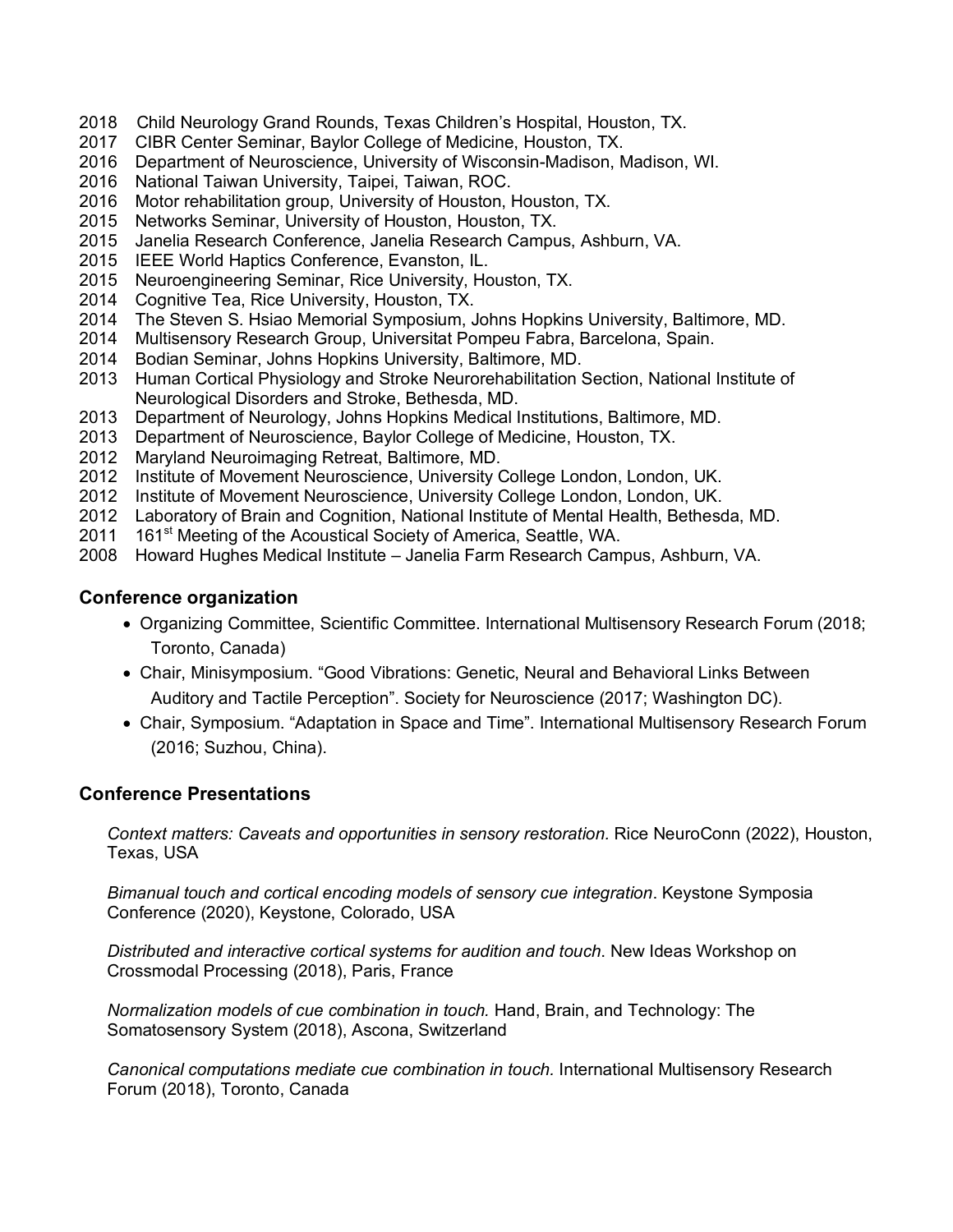*The neural basis of spatial and temporal touch*. Interdisciplinary Research Perspectives on Braille Reading and Writing (2018), Houston, TX.

*Distributed representations of auditory and tactile frequency in the human brain.* Society for Neuroscience (2017), Washington DC.

*Common circuits support frequency perception by audition and touch.* International Society for Behavioural Neuroscience (2017), Las Vegas, NV.

*Adaptation reveals supramodal temporal frequency circuits.* International Multisensory Research Forum (2016), Suzhou, China

*Do neural codes shape crossmodal correspondences?* International Multisensory Research Forum (2014), Amsterdam, Netherlands.

*Dissociating pitch and loudness interactions between audition and touch*. International Multisensory Research Forum (2013), Jerusalem, Israel.

*Dissociable crossmodal recruitment of visual and auditory cortex for tactile perception*. International Multisensory Research Forum (2012), Oxford, UK.

*Perceptual interactions between audition and touch*. Tactile Research Group Meeting (2010), St Louis, MO.

*Curvature synthesis in area V4*. Annual Meeting of the Vision Sciences Society (2010), Naples, FL.

# **Abstracts**

Vergara, J., Nickl, R.W., Cantarero, G.L., Fifer, M.S., Tenore, F., Celnik, P.A., & Yau, J.M. (2021) *Single unit and population coding of bimanual interactions in human sensory cortex*. Society for **Neuroscience** 

Ung, K., Nordmark, P.F., & Yau, J.M. (2021) *Compensatory changes following somatosensory feedback loss in a dexterous manual task*. Society for Neuroscience

Yau, J.M. & Rahman, M.S. (2020) *Bimanual touch and cortical encoding models of sensory cue integration*. Keystone Symposium Conference

Rahman, M.S. & Yau, J.M. (2019) *Encoding and decoding bimanual vibration frequency information in human sensorimotor cortex*. Society for Neuroscience

Banda, S., Anand, A., Convento, S., & Yau, J.M. (2019) *Visuospatial attention modulates motor cortex excitability*. Society for Neuroscience

Wani, Y., Convento, S., & Yau, J.M. (2019) *Vision automatically exerts online and offline influences on tactile spatial perception*. Society for Neuroscience

Halfen, E.J., Magnotti, J.F., & Yau, J.M. (2019) *Principles of tactile search over the body*. Society for **Neuroscience**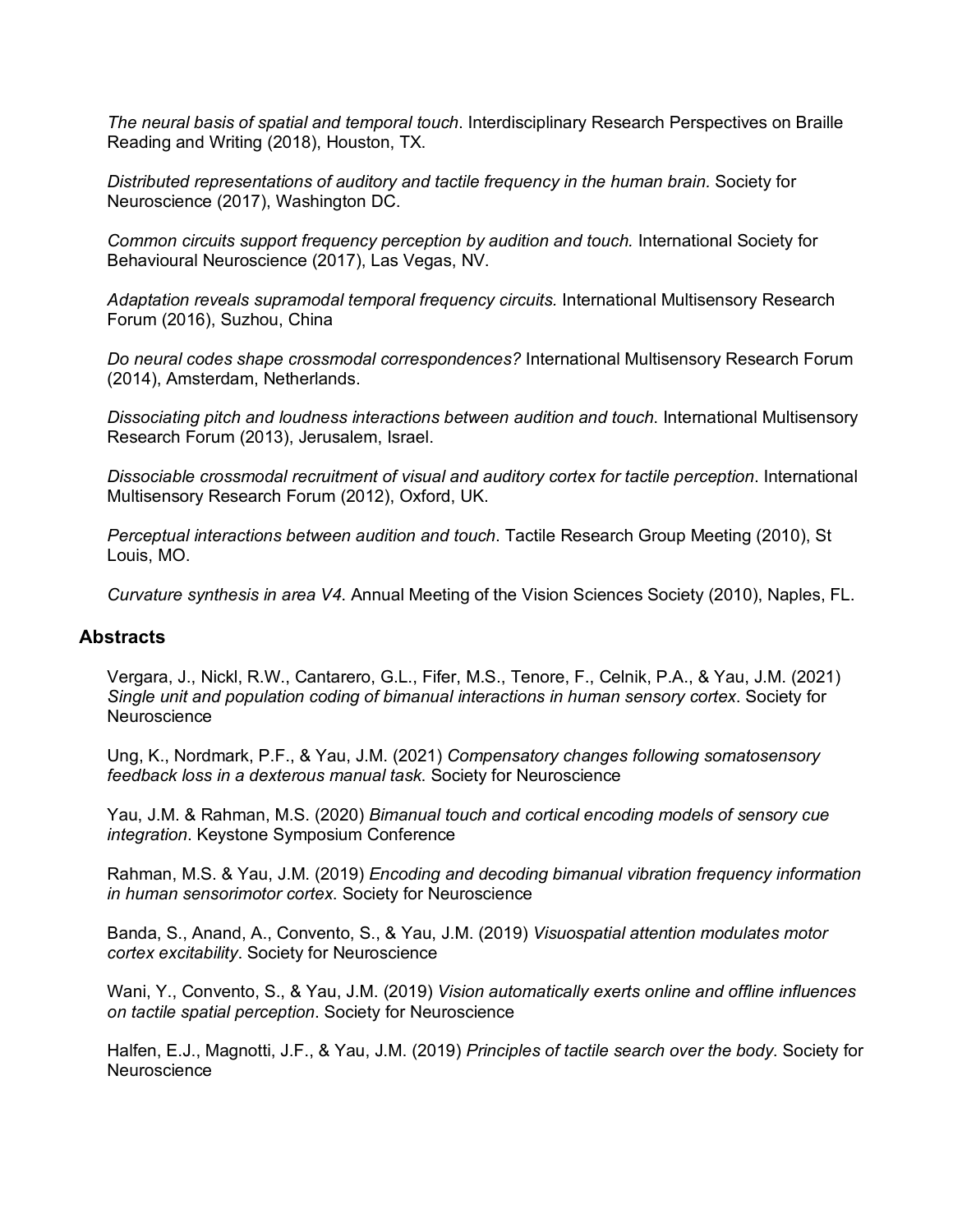Helekar, S.A., Convento, S., Joseph, E., John, B.S., Shannon, C.R., Mathew, J.A., & Yau, J.M. (2019) *Modulation of cortical excitability and function by rapid rotation of strong permanent magnets in a wearable brain stimulator*. International Neuromodulation Society

Sen, S., Rahman, M., & Yau, J.M. (2019) *Bimanual perceptual interactions in the frequency domain differ for flutter and vibration cues*. Cognitive Neuroscience Society

Davids, A.G. & Yau, J.M. (2019) *A novel method to quantify the haptic perception of slope*. American Academy of Orthotists and Prosthetists

Tomson, S.N., Wang, L.Y., & Yau, J.M. (2017) *Cortical reorganization following lower limb amputation*. Society for Neuroscience

Helekar, S.A., Patel, A., Convento, S., John, B., Nguyen, L., Yau, J.M. (2017) *Comparison of the amplitude and spatial distribution of voltages induced by a new method of magnetic stimulation with conventional transcranial magnetic stimulation*. Society for Neuroscience

Lai, L., Magnotti, J.F., & Yau, J.M. (2017) *Multisensory context warps time perception.* Cognitive Computational Neuroscience

Rahman, M., Patel, A.M., & Yau, J.M. (2017) *Probabilistic inference in multi-finger touch*. Cognitive Computational Neuroscience

Convento, S., Rahman, M., & Yau, J.M. (2017) *State-dependent influences of somatosensory cortex on audition*. International Multisensory Research Forum.

Crommett, L.E., Madala, D, & Yau, J.M. (2017) *Multisensory interactions in frequency sweep perception*. International Multisensory Research Forum

Yau, J.M., Rahman, M., & Patel, A.M. (2017) *Spatial proximity determines the strength of multi-finger interactions*. Neural Control of Movement

Convento, S., Rahman, M., & Yau, J.M. (2016) *Neuromodulation of primary somatosensory cortex alters auditory perception*. Society for Neuroscience

Rahman, M., & Yau, J.M. (2016) *Multi-finger cue combination depends on hand proprioception*. Society for Neuroscience

Lai, L., & Yau, J.M. (2016) *Attractive and repulsive multisensory interactions in time perception*. Society for Neuroscience

Crommett, L.E., Madala, D, & Yau, J.M. (2016) *Multisensory interactions in frequency sweep perception*. Society for Neuroscience

Perez-Bellido, A., Barnes, K.A., & Yau, J.M. (2016) *Auditory and tactile frequency representations overlap in parietal operculum*. European Conference on Visual Perception

Barnes, K.A., Tommerdahl, M., & Yau, J.M. (2015) *fMRI adaptation reveals population tuning for tactile and auditory stimulus frequency in human cortex*. Society for Neuroscience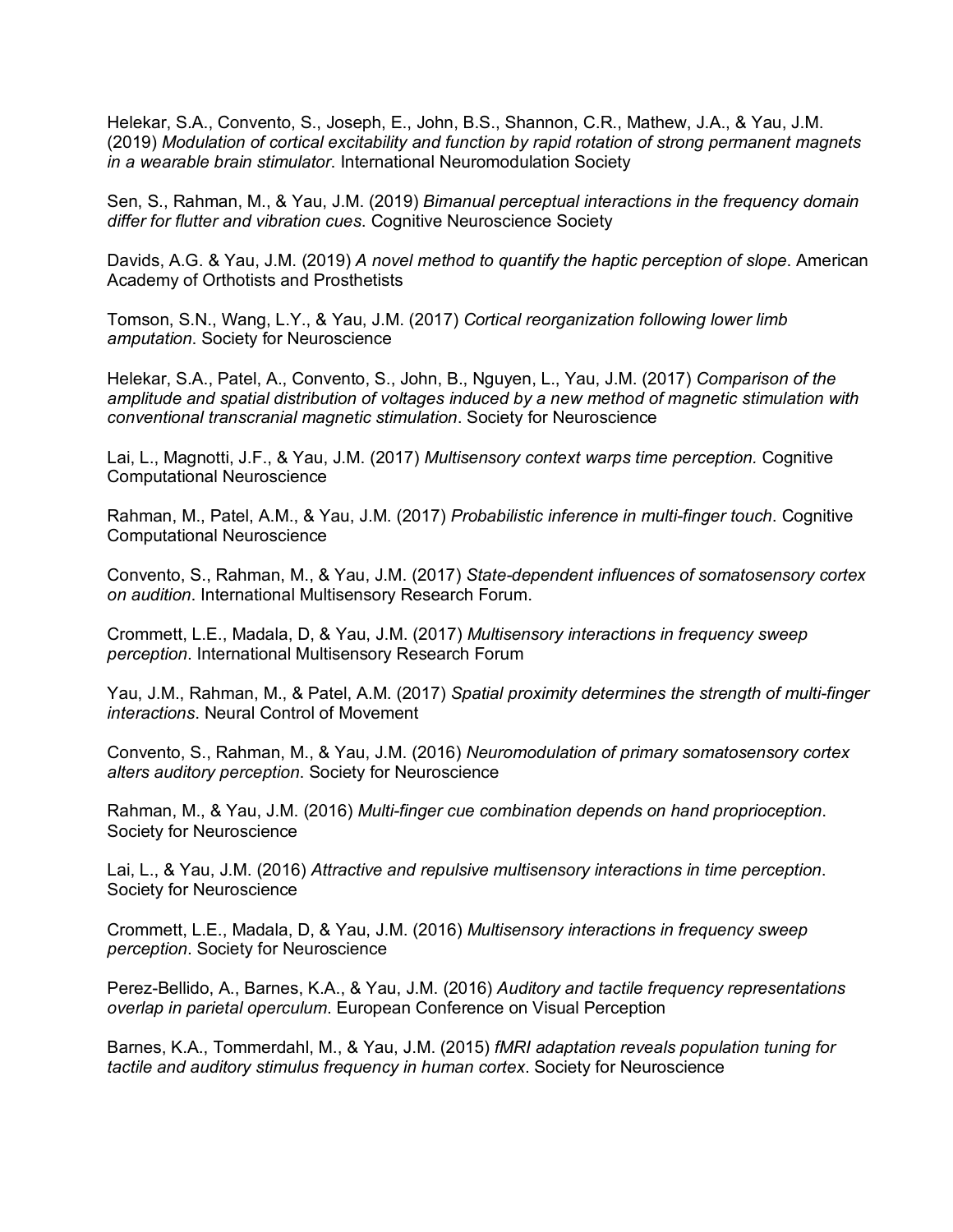Perez-Bellido, A., Barnes, K.A., Tommerdahl, M., & Yau, J.M. (2015) *Decoding modality-specific and modality-invariant temporal frequency representations in the human brain*. Society for Neuroscience

Crommett, L., Perez-Bellido, A., & Yau, J.M. (2015) *Crossmodal perceptual adaptation implies neuronal convergence of auditory and tactile frequency signals*. Society for Neuroscience

Hua, J., Pekar, J.J., van Zijl, P.C.M., Qin, Q., Jones, C.K., & Yau, J.M. (2014) *Boosting BOLD sensitivity in frontal and temporal regions using T2-prepared BOLD fMRI at 7T*. Organization for Human Brain Mapping

Yau, J.M., Nebel, M.B., Hua, J., & Desmond, J.E. (2013) *Direct comparison of network connectivity revealed by resting-state fMRI and concurrent TMS-fMRI*. Society for Neuroscience

Desmond, J.E., Hua, J., Liao, D.A., & Yau, J.M. (2012) *Robust and rapid identification of TMS targets in concurrent TMS-fMRI experiments*. Society for Neuroscience

Yau, J.M., Celnik, P., Hsiao, S.S., & Desmond, J.E. (2012) *Direct current stimulation reveals separate crossmodal mechanisms for tactile orientation and frequency perception*. Society for **Neuroscience** 

Liao, D.A., Yau, J.M., Desmond, J.E., & Marvel, C.L. (2012) *Contributions of the motor system to verbal and non-verbal working memory: A TMS study*. Society for Neuroscience

Liao, D.A., Yau, J.M., Echavarria, D.M., Faulkner, M.L., Desmond, J.E., & Marvel, C.L. (2012) *Using fMRI and TMS to study interactions of the motor system and working memory*. Organization for Human Brain Mapping

Yau, J.M., Celnik, P., & Desmond, J.E. (2011) *Direct current stimulation of visual cortex improves tactile spatial acuity*. Society for Neuroscience

Yau, J.M., Kim, D.J., Jo, M., & Bensmaia, S.J. (2009) *Cross-modal interactions in pitch and loudness*. Society for Neuroscience

Yau, J.M., Hsiao, S.S., & Connor, C.E. (2008) *Common neural mechanisms of intermediate shape processing in vision and touch*. Computational and Systems Neuroscience

Yau, J.M., Fitzgerald, P.J., Connor, C.E., & Hsiao, S.S. (2007) *Early and intermediate representation of edge shape in the somatosensory system*. Society for Neuroscience

Berryman, L.J., Yau, J.M., Fitzgerald, P.J., & Hsiao, S.S. (2006) *Representation of object size, compliance and curvature in the second somatosensory cortex*. Society for Neuroscience

Yau, J.M., Berryman, L.J, Fitzgerald, P.J., Connor, C.E., & Hsiao, S.S. (2006) *2D shape representation in macaque second somatosensory cortex characterized with a genetic algorithm*. Society for Neuroscience

Kim, S.S., Fitzgerald, P., Thakur, P., Berryman, L., Yau, J.M., & Hsaio, S.S. (2005) *Integration of spatial form across fingers in the second somatosensory cortex (SII) of the awake monkey*. Society for Neuroscience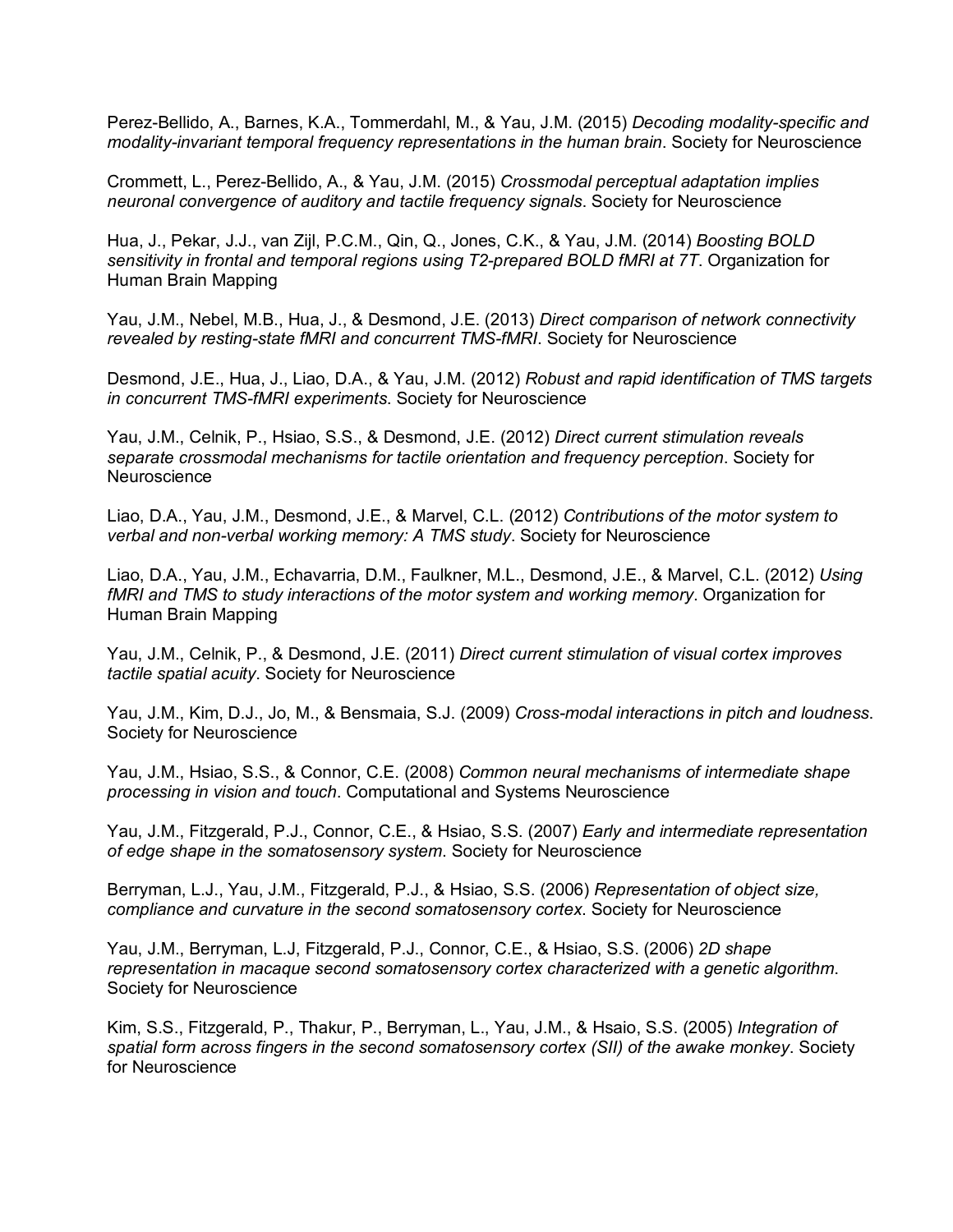Berryman, L.J., Yau, J.M., Byrne, A.J., & Hsiao, S.S. (2004) *The effect of contact force and surface curvature on tactile size discrimination*. Society for Neuroscience

Gray, D.R., Huss, W.J., Yau, J.M., Werdin, E.S., & Smith, G.J. (2004) *Human Prostate Vascular Dynamics following castration: a study of primary human prostate xenografts*. American Association for Cancer Research Conference

Bensmaia, S.J., Hollins, M., & Yau, J.M. (2003) *The Pacinian system and the discrimination of highfrequency complex tactile waveforms: A neural model*. North Carolina Cognitive Group

Gray, D.R., Werdin, E.S., Durham, L.E., Yau, J.M., Huss, W.J., Funkhouser, Jr., W.K., Mohler, J.L., & Smith, G.J. (2002) *Angiogenesis in CaP: Primary Human Prostate Xenografts: A Novel Model*. Society for Basic Urologic Research

## **Teaching Experience**

Classroom Instruction – Baylor College of Medicine

- 2018-present Director 'Neural Systems I' (Baylor College of Medicine, Graduate Level) \* Awarded Best Neuroscience course (2020)
- 2015-present Lecturer 'Nervous System' (Baylor College of Medicine, Medical students, Nursing students) 2018-present Lecturer 'Fundamentals of Human Neuroimaging' (Baylor College of Medicine, Graduate Level)
- 2016-present Lecturer 'Neurolabs' (Baylor College of Medicine, Graduate Level)
- 2015-2017 Lecturer 'Neural Systems' (Baylor College of Medicine, Graduate Level)
- 2015 Lecturer 'Cognitive Neuroscience' (Rice University, Undergraduate Level)
- 2014-2015 Lecturer 'Neural Systems' (Rice University, Undergraduate Level)

Classroom Instruction – Johns Hopkins University

- 2013 Lecturer 'Higher Brain Function' (Undergraduate Level)
- 2011 Instructor 'Sensorimotor Processing' (Undergraduate Level)
- 2008 Lecturer 'Primate Brain Function' (Undergraduate Level)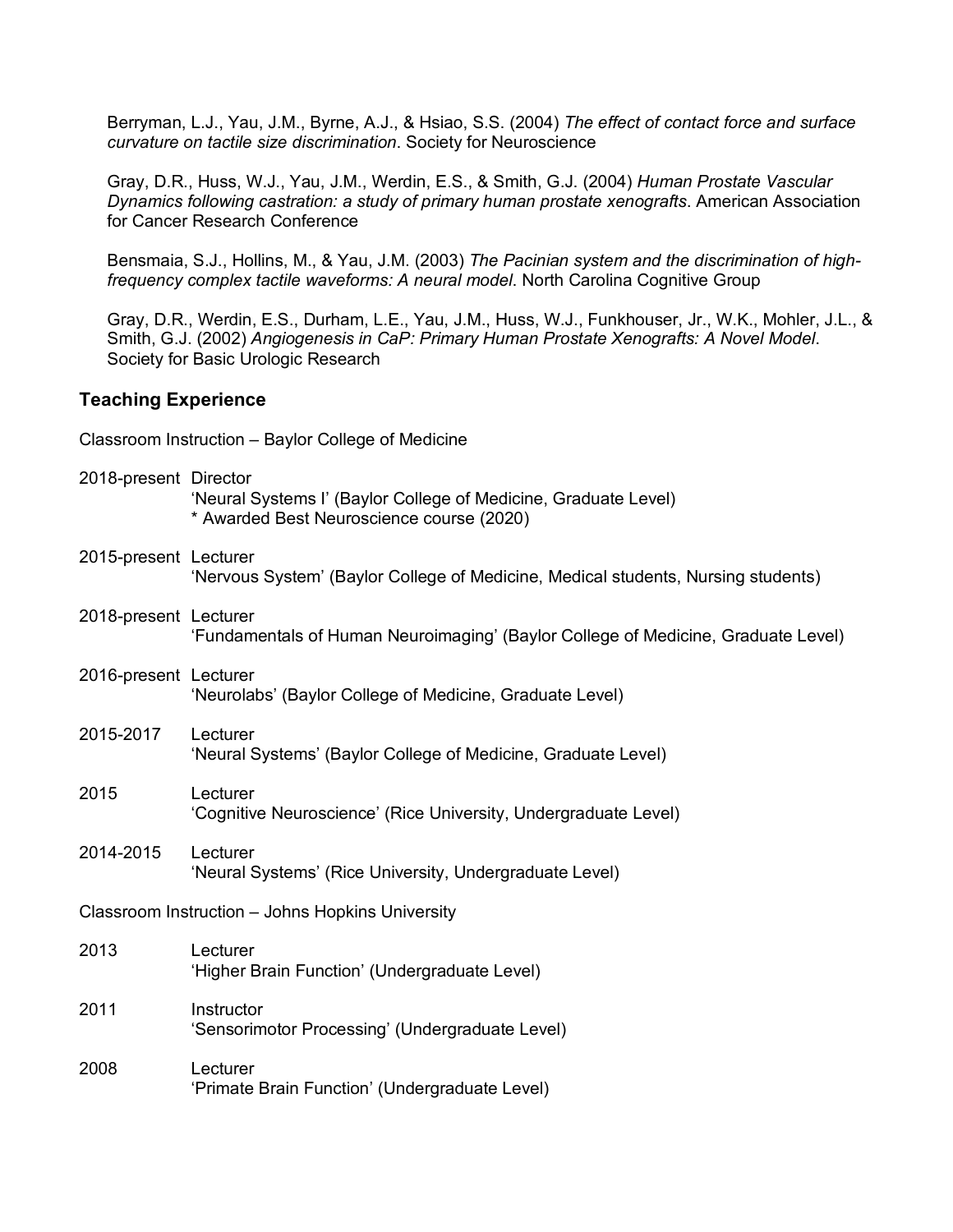2006 Graduate TA 'Neuroscience and Cognition II' (Graduate Level)

# **Professional Societies**

Society for Neuroscience Society for the Neural Control of Movement International Society for Behavioral Neuroscience Vision Sciences Society

# **Reviewing**

*Editorial board* Associate Editor, Multisensory Research (2018-) Associate Editor, Frontiers in Human Neuroscience: Sensory Neuroscience (2019-) Associate Editor, Haptics Symposium (2022)

# *Journals*

Acta Psychologica, American Journal of Physical Medicine & Rehabilitation, Attention, Perception & Psychophysics, BMC Neuroscience, Brain Topography, Cerebral Cortex, Cortex, Cognition, Cognitive Neuroscience, Current Biology, eNeuro, European Journal of Neuroscience, Experimental Brain Research, IEEE Transactions on Haptics, i-Perception, iScience, Journal of the Acoustical Society of America, Journal of Cognitive Neuroscience, Journal of Experimental Psychology: General, Journal of Musculoskeletal and Neuronal Interactions, Journal of Neurophysiology, Journal of Neuropsychiatry and Clinical Neurosciences, Journal of Neuroscience, Multisensory Research, Neurobiology of Aging, NeuroImage, Neuropsychologia, Neuroscience, Perception, Physiology & Behavior, PLoS Biology, PLoS Computational Biology, PLoS ONE, Proceedings of the National Academy of Sciences, Proceedings of the Royal Society B, Psychological Science, Psychophysiology, Scientific Reports, Somatosensory and Motor Research, Temperature

# *Grants*

National Institutes of Health

• Cognition and Perception (ad hoc reviewer; 6/2017, 2/2018)

• Mechanisms of Sensory, Perceptual, and Cognitive Processes (ad hoc reviewer; 6/2018) National Science Foundation (Perception, Action, & Cognition: outside reviewer; 2016, 2020) Natural Sciences and Engineering Research Council of Canada (outside reviewer) New Zealand Ministry of Business, Innovation and Employment (outside reviewer)

# **Mentoring**

# *Current Students / Trainees*

Elise Denghausen (2022-present): PhD student in Neuroscience Juan Carlos Ramirez (2022-present): MD/PhD student in Quantitative Computational Bioscience Jose Vergara de la Fuente (2019-present): postdoctoral researcher Kevin Ung (2021-present): postdoctoral researcher

# *Former Students / Trainees*

Alexis Perez Bellido, PhD (2014-2016): postdoctoral researcher Silvia Convento, PhD (2015-2018): postdoctoral researcher Hyuntaek Oh, PhD (2017-2018): postdoctoral researcher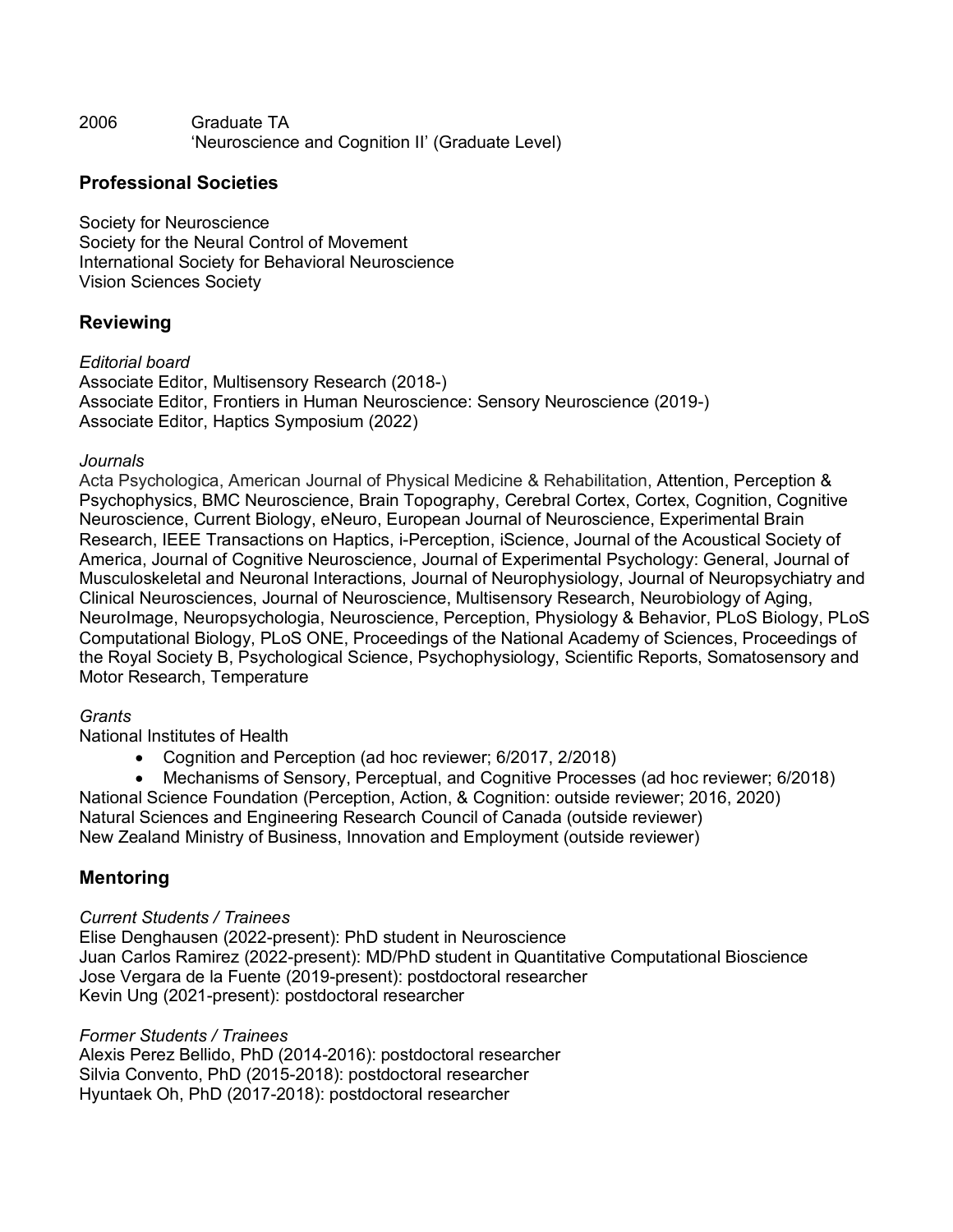Lexi Crommett (2014-2018): PhD student in Neuroscience MD Shoaibur Rahman (2015-2019): PhD student in Neuroscience Elizabeth Halfen (2017-2020): PhD student in Neuroscience Lingyan Wang (2017-2022): PhD student in Neuroscience Dakarai McCoy (2016-2017): post-baccalaureate researcher Katherine Perks (2020-2021): post-baccalaureate researcher Katharine Pyron (2016-2017): Masters student in Orthotics and Prosthetics Patrick Hing (2015-2016): Masters student in Orthotics and Prosthetics Austin Grant Davids (2017-2018): Masters student in Orthotics and Prosthetics

## *Undergraduate researchers*

Radha Malhotra (2020-present), Claire Cho (2020-2021), Yash Wani (2017-2020), Grace Wu (2018- 2020), Zhuoyang Li (2019-2020), Sriparna Sen (2017-2019), Sophia Chang (2018-2019), Snigdha Banda (2018-2019), Franklin Zhang (2018), Lucy Lai (2015-2018), Akshat Patel (2016-2017), Adrish Anand (2016-2018), Jennifer Mathews (2016-2018), Chandler Shannon (2016-2017), Ryan Pappal (2015-2017), Kira Wegner-Clemens (2015-2017), Ethan Lau (2016), Grace Flink (2016), Deeksha Madala (2015-2016), Allen Lin (2014-2015), Richard Massey Branscomb (2014-2015), Stephanie Yijing Chen (2014), Helen Hoover (2014),

## *Research assistants / Lab managers*

Jesse Williford (2022-present), Aiswaryia Mantagani (2018-2019), Swati Pandita (2017), Allen Lin (2014- 2015)

Advisor of 19 PhD or MD/PhD students during research rotations (LH, UG, RB, LA, JM, LC, SR, JS, SS, LW, JZ, YL, MC, TW, XC, JR, NQ, ID, ED)

# *Dissertation/Qualifying Committees (BCM)*

Member of 14 thesis committees (excluding mentored students): Savannah Gosnell, Lin Zhou, Steven Lien, Jaclyn Patterson, Ye Li, Lyndsey Aponik, Joy Zhou, Courtney Garcia, Elise Mangin, Madaline Mocchi (reporting member), Luis Salazar (reporting member), Melissa Ryan, Erik Anderson, Maxwell Gagnon (reporting member)

### *Qualifying Exam Committee (BCM)*

Member of 8 1<sup>st</sup> year Neuroscience qualifying exams; Member of 5 QCB qualifying exams (LW, CL, RP, VJ, EA)

### *Qualifying Exam Committee Chair (BCM)*

Chairing member of 4 Quantitative Computational Bioscience exams: Linhua Wang, Chaozhong Liu, Robert Petrovic, Venkata Jonnakuti

### *Thesis Exam Committee (External)*

Lux Li – McMaster University, Department of Psychology, Neuroscience & Behavior (9/2017) Justin Brantley – University of Houston, Electrical & Computer Engineering (12/2019) Kevin Ng – University of New South Wales (5/2021) Irena Arslanova – University College London (6/2021) Spencer Arbuckle – University of Western Ontario (8/2021)

*Co-sponsor of NIH training awards (F30/F31) (External)* Molly Hermiller – Northwestern University (2019) Patrick Malone – Georgetown University (2018)